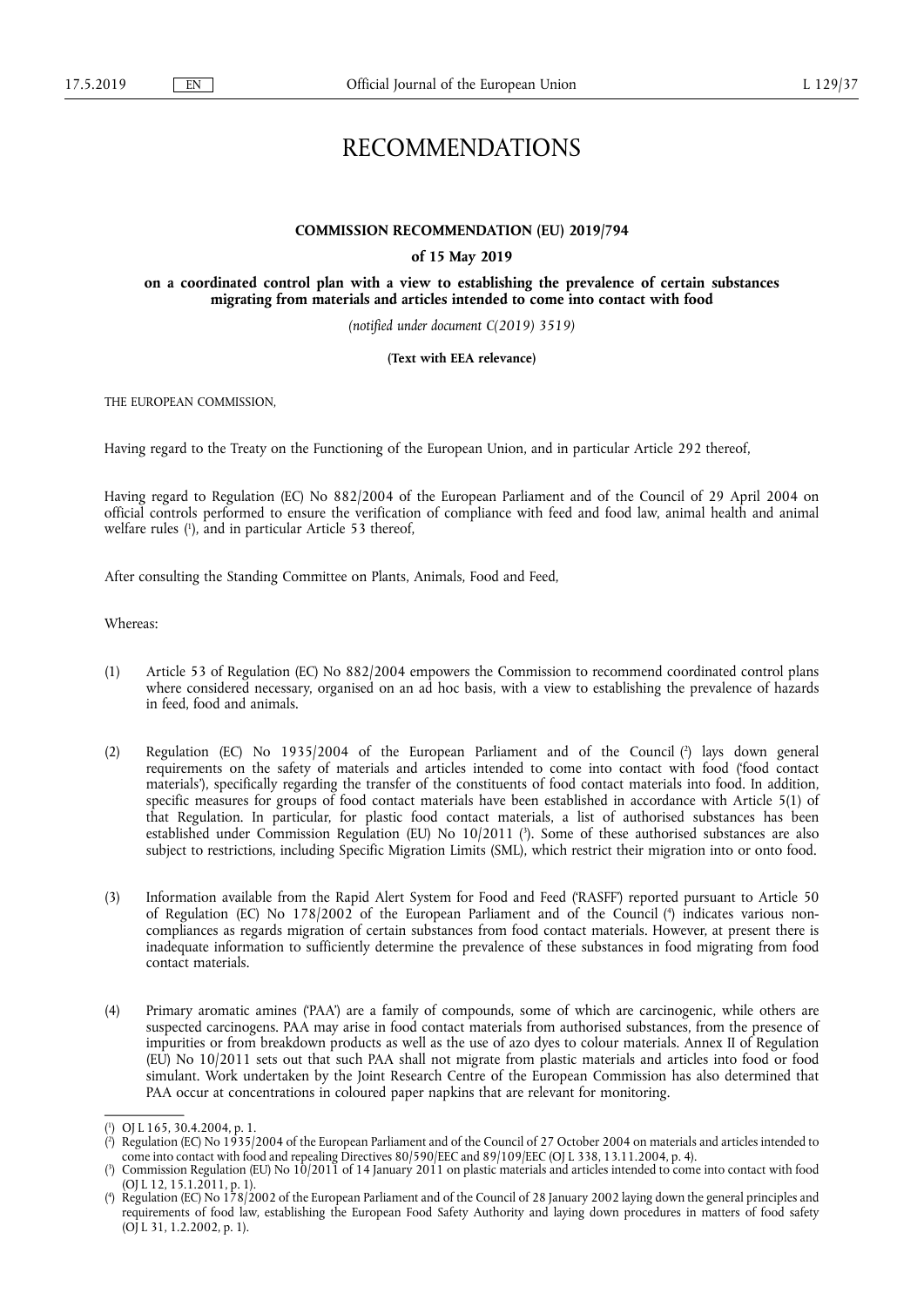- (5) Formaldehyde (FCM No 98) is a substance authorised at Union level for use in the manufacture of plastic food contact materials. However, it is subject to an SML of 15 mg/kg (expressed as total formaldehyde and hexamethylenetetramine).
- (6) Commission Regulation (EU) No 284/2011 ( 5 ) lays down specific conditions and detailed procedures for the import of polyamide and melamine plastic kitchenware originating in or consigned from the People's Republic of China and Hong Kong, including mandatory physical controls of 10 % of consignments by Member States. The Regulation was introduced on the basis of elevated numbers of non-compliances due to the release of high levels of PAA from polyamide plastic food contact materials and formaldehyde from melamine plastic food contact materials.
- (7) A recent analysis of data based on controls carried out at the point of import into the European Union and reported in accordance with Article 9 of Regulation (EU) No 284/2011 indicates a decrease in non-compliance of these products. Nevertheless, RASFF data shows that some of these products are still non-compliant based on results from analysis of samples taken from the market. Information also shows that the origin of such products is not restricted to China and Hong Kong. It is therefore appropriate to control levels of PAA and formaldehyde in addition to the controls carried out under Regulation (EU) No 284/2011.
- (8) Melamine (FCM No 239) is a substance also authorised in the manufacture of plastic food contact materials and subject to an SML of 2,5 mg/kg. In addition to formaldehyde, migration of melamine from melamine plastic kitchenware has also been reported. It is therefore appropriate to control levels of melamine migrating from the same samples.
- (9) Phenol (FCM No 241) is a substance authorised for use as a monomer to manufacture plastic food contact materials and may also be used to manufacture other types of materials that come into contact with food, including epoxy resins used in varnishes and coatings. An SML of 3 mg/kg applies to plastic food contact materials, which was introduced by Commission Regulation (EU) 2015/174 ( 6 ) on the basis of a re-evaluation by the European Food Safety Authority ('the Authority'). In its opinion, the Authority reduced the Tolerable Daily Intake (TDI) from 1,5 mg/kg bw to 0,5 mg/kg bodyweight (bw), noting that there are many sources of exposure to phenol in addition to food contact materials, which may contribute to levels of exposure at or above the TDI. It is therefore appropriate to control levels of phenol in light of potential exceedances of the TDI.
- (10) The substance 2,2-bis(4-hydroxyphenyl)propane (FCM No 151), commonly known as bisphenol A ('BPA') is a substance authorised for use as a monomer to manufacture plastic food contact materials but is also used to manufacture other materials and articles which come into contact with food, including epoxy resins used in varnishes and coatings. Recently, a new SML of 0,05 mg/kg was introduced by Commission Regulation (EU) 2018/213 ( 7 ) for plastic food contact materials and in addition the SML applies to varnishes and coatings, on the basis of a re-evaluation by the Authority, who concluded on a lower temporary Tolerable Daily Intake (tTDI) compared to the previous TDI. It is therefore appropriate to control these food contact materials to determine compliance of BPA migration in light of this new SML.
- (11) In addition to BPA, other bisphenols may be used in or migrate from food contact materials. In particular, 4,4′ dihydroxydiphenyl sulphone, commonly known as bisphenol S ('BPS', FCM No 154) is used as a monomer to manufacture polyethersulphone plastic and is authorised to be used for manufacturing plastic food contact materials in the Union with an SML of 0,05 mg/kg. There is no recent information available on its possible migration into food and information on its possible use or migration from varnished or coated food contact materials is incomplete. It is therefore appropriate to control materials from which BPS potentially migrates to check for the prevalence of BPS migrating into food.
- (12) Phthalate esters ('phthalates') are a group of substances widely used as plasticisers and technical support agents. Five phthalates have been authorised for use in plastic food contact materials, including di-butylphthalate

<sup>(</sup> 5 ) Commission Regulation (EU) No 284/2011 of 22 March 2011 laying down specific conditions and detailed procedures for the import of polyamide and melamine plastic kitchenware originating in or consigned from the People's Republic of China and Hong Kong Special Administrative Region, China (OJ L 77, 23.3.2011, p. 25).

<sup>(</sup> 6 ) Commission Regulation (EU) 2015/174 of 5 February 2015 amending and correcting Regulation (EU) No 10/2011 on plastic materials and articles intended to come into contact with food (OJ L 30, 6.2.2015, p. 2).

<sup>(</sup> 7 ) Commission Regulation (EU) 2018/213 of 12 February 2018 on the use of bisphenol A in varnishes and coatings intended to come into contact with food and amending Regulation (EU) No 10/2011 as regards the use of that substance in plastic food contact materials (OJ L 41, 14.2.2018, p. 6).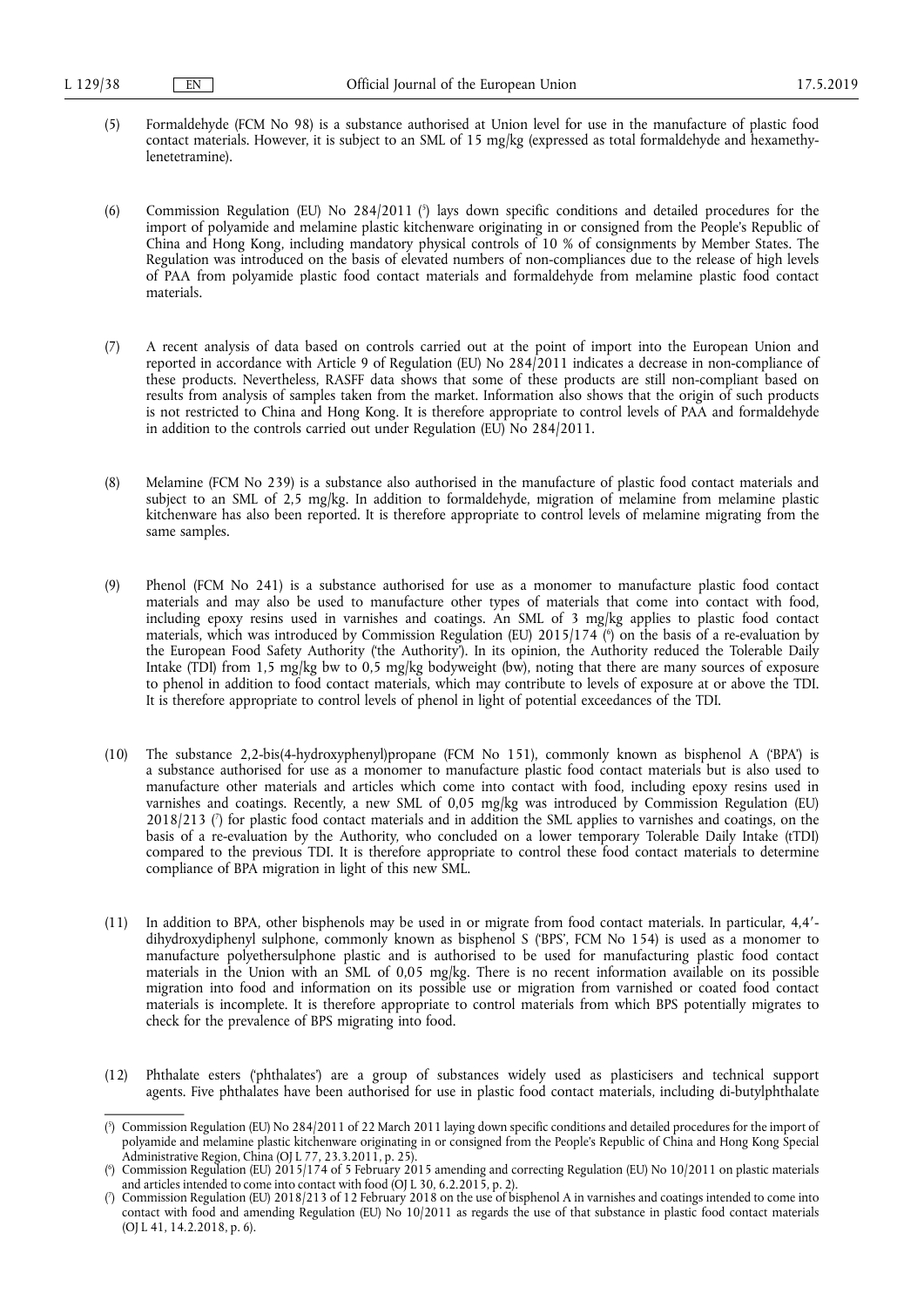('DBP', FCM No 157), butyl-benzyl-phthalate ('BBP', FCM No 159), bis(2-ethylhexyl)phthalate ('DEHP', FCM No 283), diisononyl phthalate ('DINP', FCM No 728) and diisodecyl phthalate ('DIDP', FCM No 729). These phthalates are included in a group restriction SML (T) of 60 mg/kg, along with a number of other substances. Individual SMLs are also applicable to DBP, BBP and DEHP, whereas a group restriction exists for DINP and DIDP of 9 mg/kg. The concentration of these five phthalates is also restricted in childcare articles for feeding, as set out in Annex XVII to Regulation (EC) No 1907/2006 of the European Parliament and of the Council ( 8 ). In addition to results from the RASFF indicating non-compliance with the SMLs, phthalates that are not authorised for use in plastic food contact materials may still be found in plastic food contact materials and migrate into food. It is therefore appropriate to control levels of phthalates in light of possible non-compliance.

- (13) In addition to the use of phthalates, other non-phthalate substances are also used in food contact materials as plasticisers. Epoxidized soybean oil ('ESBO', FCM No 532) as well as 1,2-Cyclohexane dicarboxylic acid diisononyl ester ('DINCH', FCM No 775) and terephthalic acid, bis(2-ethylhexyl)ester ('DEHTP' or 'DOTP', FCM No 798) are authorised for use in the manufacture of plastic food contact materials and are included in the group SML (T) of 60 mg/kg. In addition, both DEHTP and ESBO have individual SMLs of 60 mg/kg, except in the case of PVC gaskets used to seal glass jars containing infant and baby foods for infants and young children where, the SML for ESBO is 30 mg/kg. Previous work carried out by Member States and Switzerland has identified compliance issues with the migration of ESBO from jar lids. As there is also an indication that DINCH and DEHTP may be used as replacements for phthalates and there is little or no available information on their migration into food, it is appropriate to check for the prevalence of these substances migrating into food.
- (14) Per- and polyfluoroalkyl substances ('PFAS') are a group of compounds that includes perfluorooctanoic acid ('PFOA') and perfluorooctane sulphonate ('PFOS'). Due to their amphiphilic properties, these fluorinated compounds are used in the production of water and fat repellent coatings such as those used on paper and board based food packaging materials. Information from some Member States indicates possible concerns on the levels of these substances in coated paper and board based packaging materials. In addition, PFOA is restricted for use in the production and placing on the market of articles, including food contact materials and articles from 4 July 2020, as laid down in Commission Regulation (EU) 2017/1000 ( 9 ). It is therefore appropriate to further investigate the prevalence of these substances in food contact materials.
- (15) Metals and alloys are used in food contact materials and articles including kitchenware and tableware as well as food processing equipment. A number of SMLs are laid down at Union level for metals migrating from plastic food contact materials; however, information from the RASFF shows a number of non-compliances for metal kitchenware and tableware, based on risk assessments or moreover national legislation. As the hazards from certain metals such as lead and cadmium is well defined, it is appropriate to carry out controls on the migration of metals into food and to improve the understanding of the prevalence of migration of metals, including in particular from imported food contact materials and articles as well as traditional and artisanal products.
- (16) In order to ensure the overall inertness and safety of plastic food contact materials, an overall migration limit (OML) is set to restrict the release of non-volatile constituents into food, including particles such as microfibres. As conventional plastic materials and articles are under pressure to be replaced due to environmental concerns, additives derived from natural sources are being used as fillers in combination with plastic in order to reduce environmental impacts. In order to verify that good manufacturing practices have been followed and that these plastic food contact materials and articles are sufficiently inert, it is appropriate to control for overall migration.
- (17) To ensure uniform application of this Recommendation and in order to generate reliable and comparable results of the controls, the European Union Reference Laboratory (EU-RL) for Food Contact Materials should assist Member States in implementing this Recommendation where necessary.

<sup>(</sup> 8 ) Regulation (EC) No 1907/2006 of the European Parliament and of the Council of 18 December 2006 concerning the Registration, Evaluation, Authorisation and Restriction of Chemicals (REACH), establishing a European Chemicals Agency, amending Directive 1999/45/EC and repealing Council Regulation (EEC) No 793/93 and Commission Regulation (EC) No 1488/94 as well as Council Directive 76/769/EEC and Commission Directives 91/155/EEC, 93/67/EEC, 93/105/EC and 2000/21/EC (OJ L 396, 30.12.2006, p. 1).

<sup>(</sup> 9 ) Commission Regulation (EU) 2017/1000 of 13 June 2017 amending Annex XVII to Regulation (EC) No 1907/2006 of the European Parliament and of the Council concerning the Registration, Evaluation, Authorisation and Restriction of Chemicals (REACH) as regards perfluorooctanoic acid (PFOA), its salts and PFOA-related substances (OJ L 150, 14.6.2017, p. 14).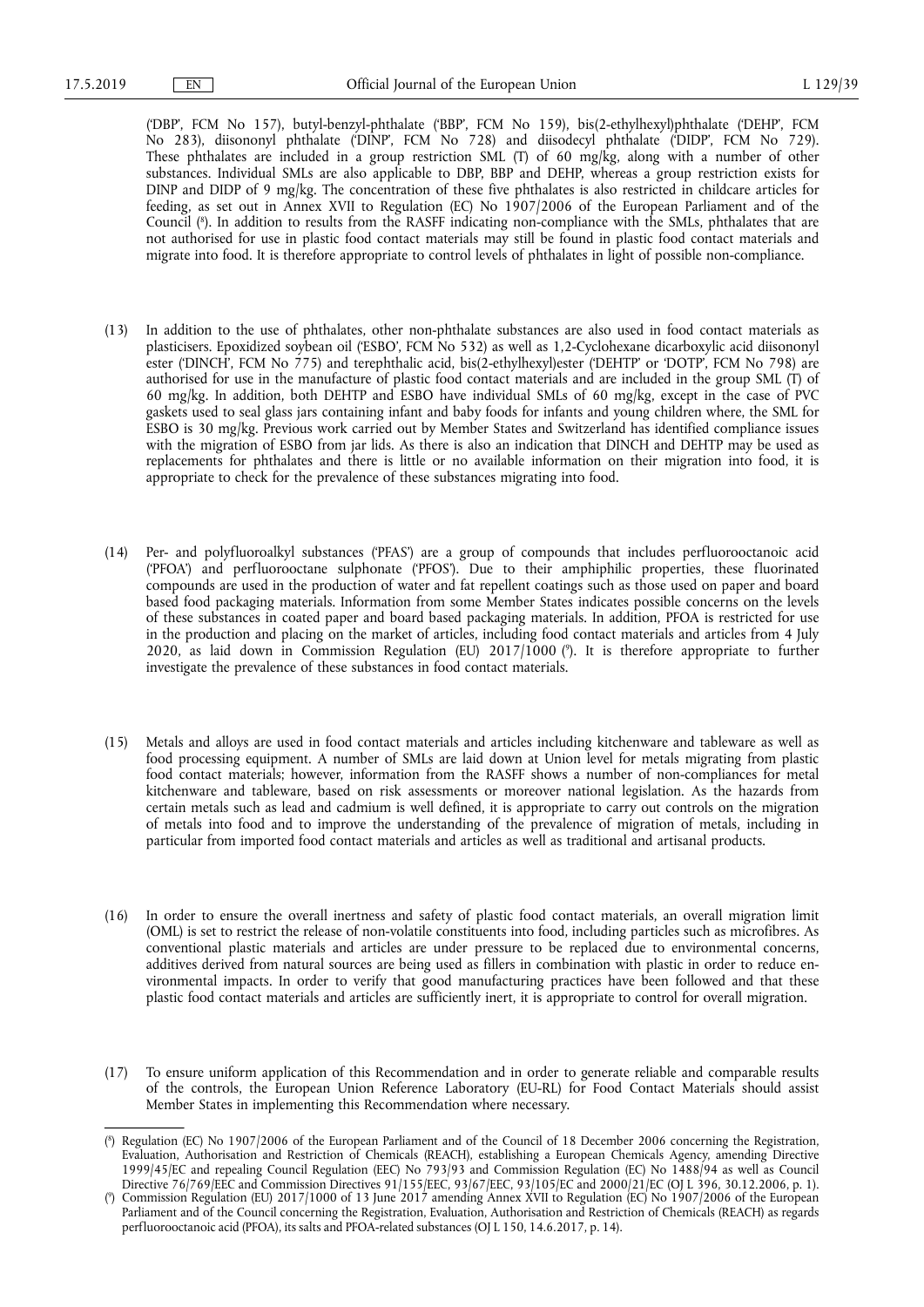- (18) In order to maximise the available information on the prevalence of substances migrating from food contact materials, Member States should also be encouraged to submit relevant data that have been generated recently, prior to the application of this Recommendation. To ensure that these results are reliable and consistent with those generated as part of this control program, only those results that have been generated following relevant rules on the sampling and analysis of the food contact materials as well as legislation on official controls should be reported.
- (19) The primary aim of this Recommendation is to establish the prevalence of substances migrating from food contact materials and articles into food or the prevalence of substances in the food contact material or article; it is not intended to contribute to the understanding of exposure levels. Data should therefore be submitted using a common format in order to ensure that they are coordinated and compiled in a consistent manner.
- (20) Where appropriate, the competent authorities of the Member States should consider enforcement action in accordance with applicable legislation and procedures.
- (21) The information generated on the prevalence of these substances resulting from this Recommendation should be used to determine whether any possible future action is necessary, in particular to secure a high level of human health protection and the interests of consumers. Such future action may include additional control measures for substances from plastic materials for which specific EU measures exist. In addition, the results may contribute towards an information base on which to consider future priorities in the context of the evaluation of food contact materials legislation, in particular for materials for which no specific EU measures exist.
- (22) The implementation of this coordinated control plan is without prejudice to other official controls carried out by Member States in the framework of their national control programmes, as provided in Article 3 of Regulation (EC) No 882/2004,

HAS ADOPTED THIS RECOMMENDATION:

- 1. Member States should implement the coordinated control plan for materials and articles intended to come into contact with food as indicated in the Annex to this Recommendation. The minimum total number of samples recommended in the Annex should be followed as far as possible.
- 2. Member States should report the results of the official controls carried out in accordance with the Annex.
- 3. Member States should also report results generated as part of any previous controls undertaken within the five years prior to 1 January 2019. These controls should be relevant to the substances in or migrating from materials and articles intended to come into contact with food subject to this Recommendation and undertaken in accordance with relevant legislation on materials and articles intended to come into contact with food and official controls. The results should be reported in accordance with the Annex.
- 4. In case of non-compliance, Member States should consider further enforcement action in accordance with Article 54 of Regulation (EC) No 882/2004. Without prejudice to other reporting requirements, such enforcement action should not be reported to the Commission in the context of this Recommendation.
- 5. This Recommendation is addressed to the Member States.

Done at Brussels, 15 May 2019.

*For the Commission*  Vytenis ANDRIUKAITIS *Member of the Commission*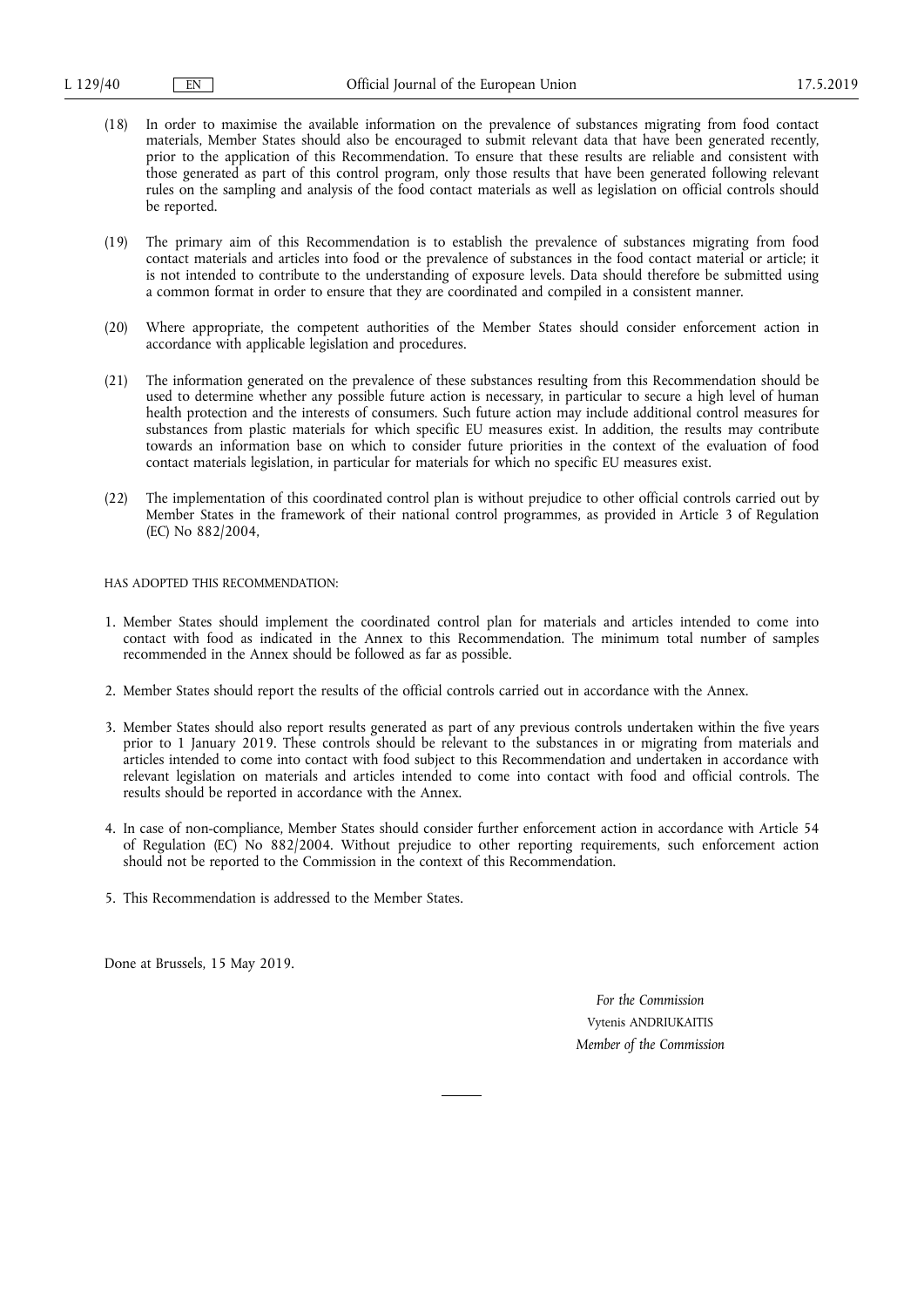#### *ANNEX*

#### **ACTIONS AND SCOPE OF THE COORDINATED CONTROL PLAN**

## 1. **Objective**

The general objective of the control plan is to establish the prevalence of substances migrating from food contact materials into food or the presence of substances in the food contact material. Competent Authorities of the Member States should therefore carry out official controls in order to establish the prevalence on the European Union market as regards

- the migration of targeted substances from food contact materials,
- targeted substances in food contact materials,
- overall migration from plastic food contact materials.

## 2. **Sample descriptions and methodology**

The table below sets out the types of food contact materials, which should be sampled together with the substances for which migration from those food contact materials should be analysed, except in the case of fluorinated compounds for which the quantity in the material should be analysed.

Sampling should include the point of import for food contact materials from third countries, although Member States should take into account controls already being undertaken in accordance with Regulation (EU) No 284/2011. Member States should also undertake market controls, including sampling at wholesale and distribution points in order to permit access to a sufficient sample size of a given lot or batch and where necessary facilitate any follow up action.

Laboratories used for the analysis of samples should be those laboratories designated in accordance with Article 12 of Regulation (EC) No 882/2004, supported by national reference laboratories in accordance with Article 33(2)(e) of that Regulation. The EU-RL should support this Recommendation in accordance with Article 94(2)(a) of Regulation (EU) 2017/625 of the European Parliament and of the Council ( 1 ) if required by national reference laboratories.

If it is not practical to determine the migration using a food or food simulant, the prevalence should be determined in the material and calculation or modelling should be used to estimate the maximum migration into the food.

| Substances to be tested             | Food contact material to be sampled                                                                                                                                                                             |  |
|-------------------------------------|-----------------------------------------------------------------------------------------------------------------------------------------------------------------------------------------------------------------|--|
| Primary aromatic amines<br>(PAA)    | Plastic tableware and kitchenware and printed food contact materials including paper<br>and board                                                                                                               |  |
| Formaldehyde and Melamine           | Plastic tableware and kitchenware including non-conventional plastic kitchenware and<br>tableware, such as reusable coffee cups using additives in the plastic derived from nat-<br>ural sources such as bamboo |  |
| Phenol                              | Plastic kitchenware and tableware; varnished or coated materials and; printed plastic<br>and paper and board packaging materials                                                                                |  |
| Bisphenols including BPA<br>and BPS | Polycarbonate plastic (BPA) and polyethersulfone plastic (BPS); coated metal packaging<br>$(e.g. \text{ cans}, \text{lids})$                                                                                    |  |

<sup>(</sup> 1 ) Regulation (EU) 2017/625 of the European Parliament and of the Council of 15 March 2017 on official controls and other official activities performed to ensure the application of food and feed law, rules on animal health and welfare, plant health and plant protection products, amending Regulations (EC) No 999/2001, (EC) No 396/2005, (EC) No 1069/2009, (EC) No 1107/2009, (EU) No 1151/2012, (EU) No 652/2014, (EU) 2016/429 and (EU) 2016/2031 of the European Parliament and of the Council, Council Regulations (EC) No 1/2005 and (EC) No 1099/2009 and Council Directives 98/58/EC, 1999/74/EC, 2007/43/EC, 2008/119/EC and 2008/120/EC, and repealing Regulations (EC) No 854/2004 and (EC) No 882/2004 of the European Parliament and of the Council, Council Directives 89/608/EEC, 89/662/EEC, 90/425/EEC, 91/496/EEC, 96/23/EC, 96/93/EC and 97/78/EC and Council Decision 92/438/EEC (Official Controls Regulation) (OJ L 95, 7.4.2017, p. 1).